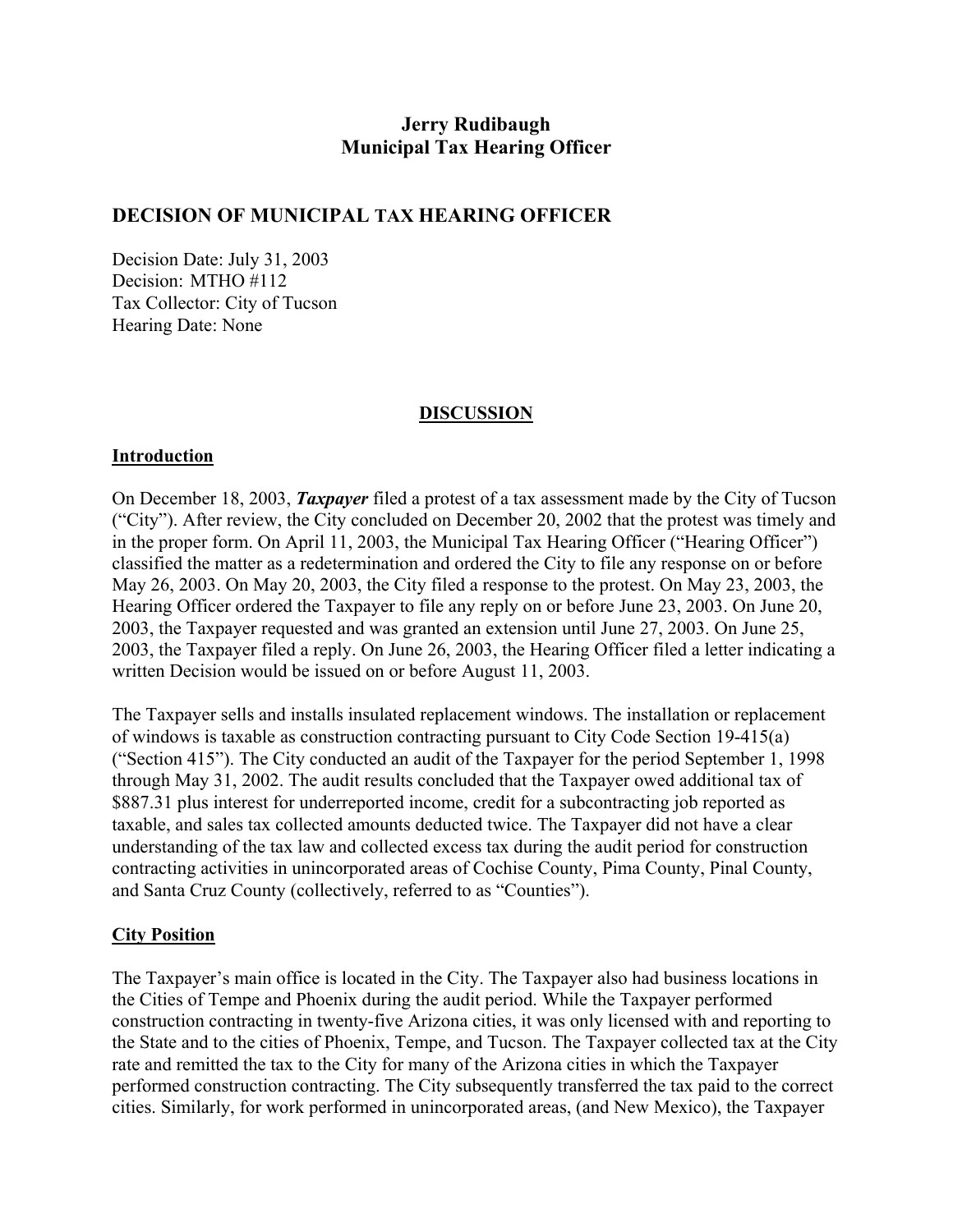collected tax at the City rate and remitted the tax to the City. According to the City, this tax becomes excess tax collected and must be paid to the taxing jurisdiction pursuant to Regulation 19-250.1 ("Regulation 250"). Regulation 250 provides as follows:

"If a taxpayer collects taxes in excess of the combined tax from any customer in any transaction, all such excess tax shall be paid to the taxing jurisdictions in proportion to their effective rates."

Since the State of Arizona ("State") declined to access the excess tax collected, the City assessed the entire amount of excess tax collected on construction contracting performed in Southern Arizona. The City asserted that if the Taxpayer can provide documentation showing the excess tax was refunded to their customers, the City would refund the tax.

The City recommended the Taxpayer's request to abate the final audit billing of tax due of \$887.31 plus interest be denied. According to the City, these are amounts due because of underreported income, credit for a subcontracting job reported as taxable, and sales tax collected amounts deducted twice. The underreported income was from deposits or payments for jobs within the City limits that were not reported.

#### **Taxpayer Position**

The Taxpayer agreed that excess tax was erroneously collected by the company. However, the Taxpayer argued that the excess tax should not be paid to the City, but instead it should be paid to the State. The Taxpayer also requested a closing statement to abate the final audit billing of tax of \$887.31 plus interest. The Taxpayer asserted that it was unjust to require them to pay additional taxes when it has already overpaid taxes in the amount of \$27,702.06.

### **ANALYSIS**

There was no dispute that the Taxpayer collected excess taxes and had remitted them to the City. We must disagree with the Taxpayer's conclusion that it had overpaid taxes. The Taxpayer erroneously collected the tax from its customers and then remitted those monies to the City. As a result, the customers are the only ones that can argue they had overpaid taxes. The City has indicated its willingness to refund those taxes if the Taxpayer can provide documentation to show the excess taxes were refunded to its customers. Absent such documentation, the Hearing Officer concludes the City has the authority to keep the excess taxes pursuant to Regulation 250. The excess collected was as a result of an erroneous City tax charged to customers in unincorporated areas. As a result, the only city that has a legitimate claim for the excess taxes is the City. As to the Taxpayer's request for abatement of the final audit, the Hearing Officer can find no basis for abating the taxes. That portion of the audit was separate from the excess tax issue and was based on the Taxpayer underreporting taxable income to the City. Based on all the above, the Taxpayer's protest should be denied.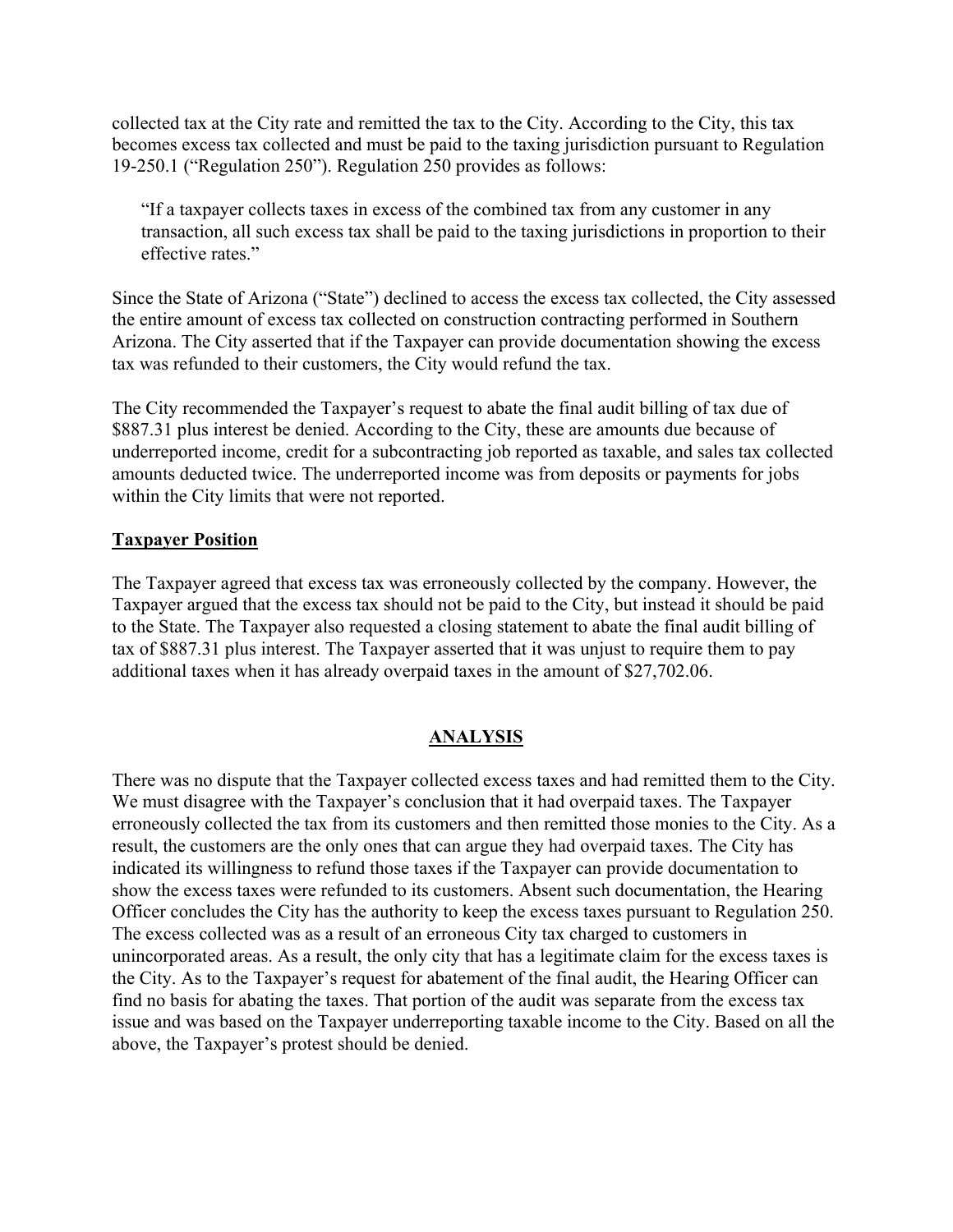### **FINDINGS OF FACT**

- 1. On December 18, 2002, the Taxpayer filed a protest of a tax assessment made by the City.
- 2. After review, the City concluded on December 20, 2002 that the protest was timely and in proper form.
- 3. On April 11, 2003, the Hearing Officer classified the matter as a redetermination and ordered the City to file a response to the protest on or before May 26, 2003.
- 4. On May 20, 2003, the City filed a response to the protest.
- 5. On May 23, 2003, the Hearing Officer ordered the Taxpayer to file any reply on or before June 23, 2003.
- 6. On June 20, 2003, the Taxpayer requested and was granted an extension until June 27, 2003.
- 7. On June 25, 2003, the Taxpayer filed a reply.
- 8. On June 26, 2003 the Hearing Officer filed a letter indicating a written Decision would be issued on or before August 11, 2003.
- 9. The Taxpayer sells and installs insulated replacement windows.
- 10. The installation or replacement of windows is taxable pursuant to Section 415.
- 11. The City conducted an audit of the Taxpayer for the period September 1, 1998 through May 31, 2002.
- 12. The audit results concluded that the Taxpayer owed additional tax of \$887.31 plus interest for underreported income, credit for a subcontracting job reported as taxable, and sales tax collected amounts deducted twice.
- 13. The Taxpayer did not have a clear understanding of the tax law and collected excess tax during the audit period for construction contracting activities in unincorporated areas of the Counties.
- 14. The Taxpayer's main office is located in the City.
- 15. The Taxpayer also had business locations in the Cities of Tempe and Phoenix during the audit period.
- 16. While the Taxpayer performed construction contracting in twenty-five Arizona cities, it